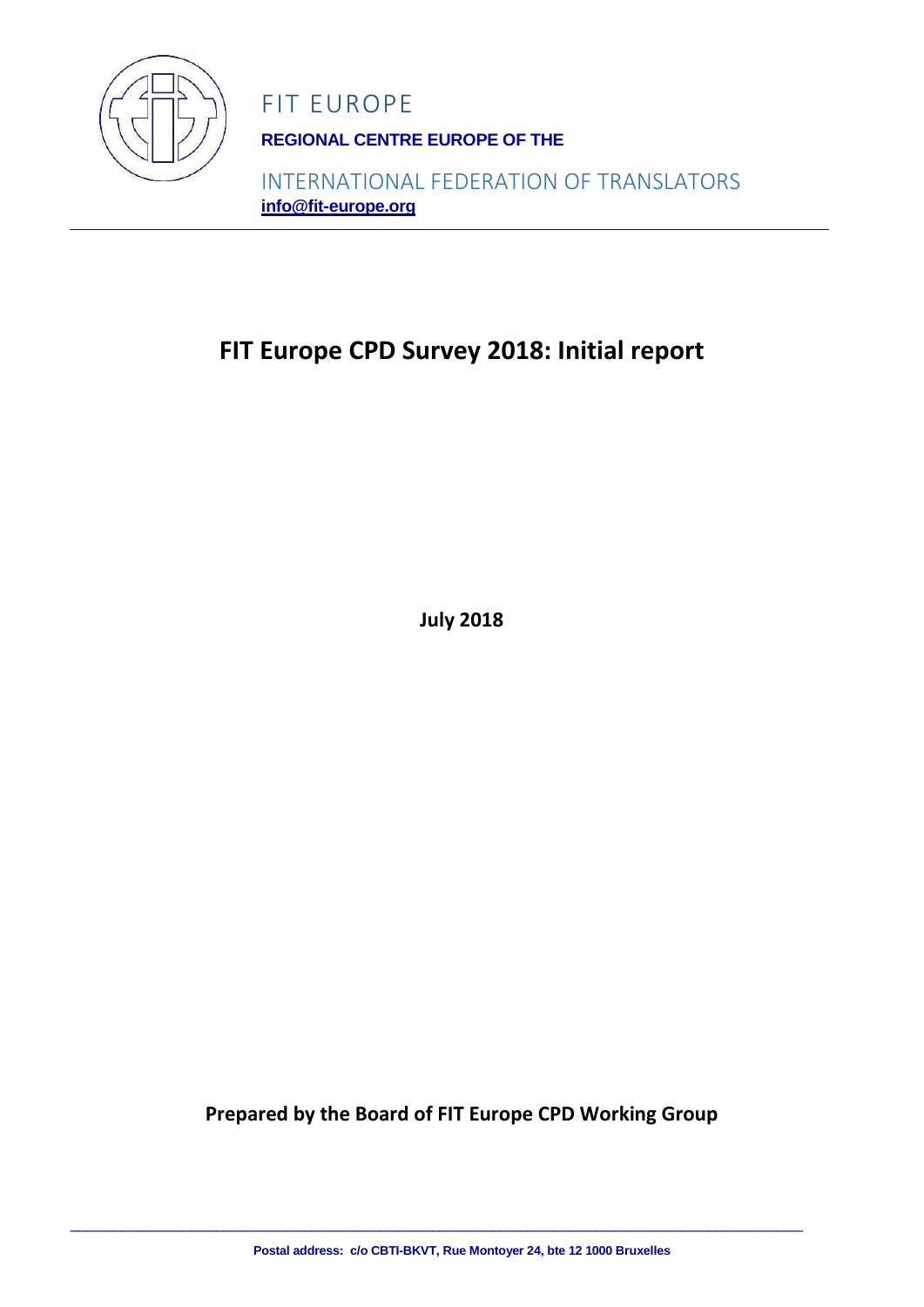On April 17th, 2018 FIT Europe launched a survey of its member associations to explore the state of play with CPD across Europe in our sector.

A series of questions were devised by the Board's CPD Working Group, the widely used tool *Google Forms* was employed as a quick and easy data-gathering tool and the link to the survey was sent by email to all our member associations. A brief description of the aims was sent in the email. The survey remained open from April 17th to 30th.

Questions were designed to be easy to answer, requiring either a yes/no/not applicable response or selection from a choice of options.

Participation in the survey was entirely voluntary. The sample analysed only includes those member associations who responded to all questions in the survey.

Below we present the results of the survey in outline.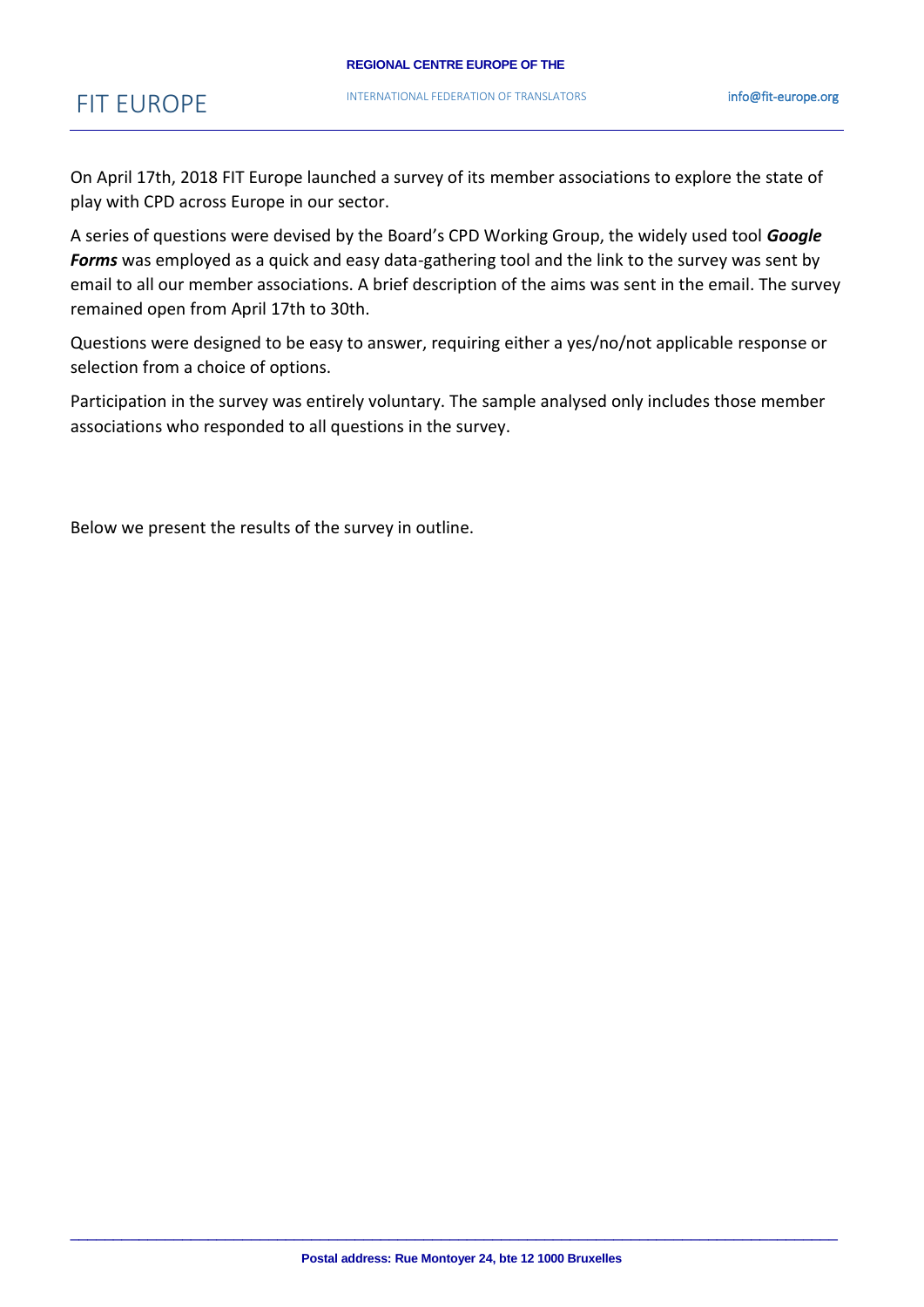#### **REGIONAL CENTRE EUROPE OF THE**

### FIT EUROPE

#### **Summary of the CPD survey results**

The aim of this survey was to collect information to form an overall picture of how CPD is considered, defined and undertaken by FIT Europe associations.

A total of 33 associations out of 59 (55.9%) took part in the survey, revealing that there is great interest in the matter among our member associations.

The following is an overview of the responses we received:





In approximately 85% of FIT Europe associations CPD is not required by law, yet almost 50% have a CPD policy.

2. Does your professional association have a CPD policy?

33 responses



Despite considerable differences among FIT Europe associations (some do not have a CPD policy, while others consider CPD as an essential precondition to retain membership), 95% of them would be interested in introducing a CPD policy.

3. If not, would your association be interested in introducing a CPD policy? 18 responses

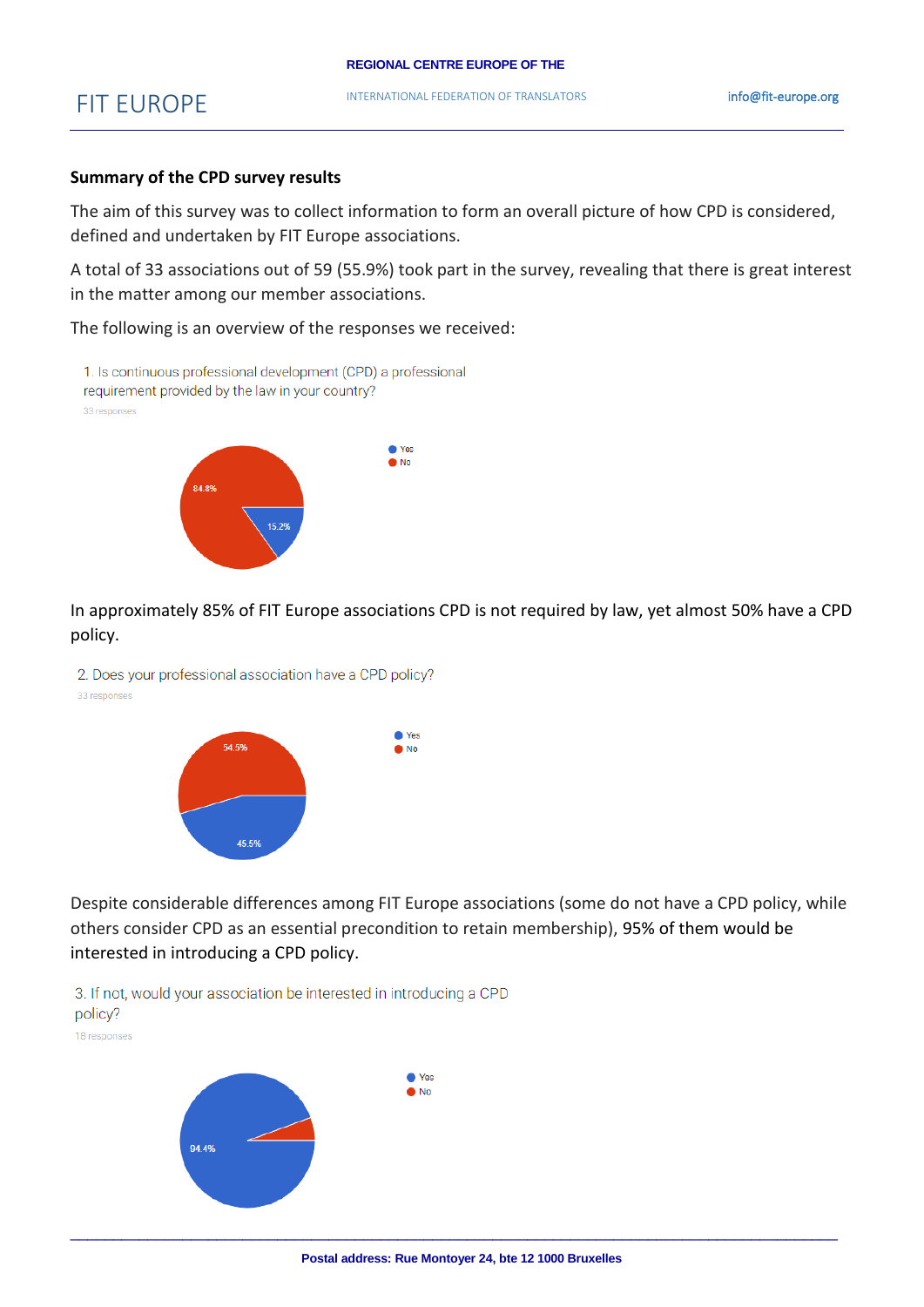All would like to know about others' experiences and 97% would be interested in identifying and exchanging best practices.

4. Would your association be interested in hearing about the experience

of associations who have a CPD policy?

33 responses



5. Would your association be interested in identifying and exchanging best practices on CPD?

33 responses



97% of FIT Europe associations already organise CPD events. A further step could be implementing the recommendation of reciprocity, i.e. opening all events – whenever possible and bearing in mind language constraints and the format of the venue (location-based v. online events) – to members of other FIT Europe associations. This is very encouraging.



6. Does your association organise CPD events (i.e. conference, workshop, webinar)?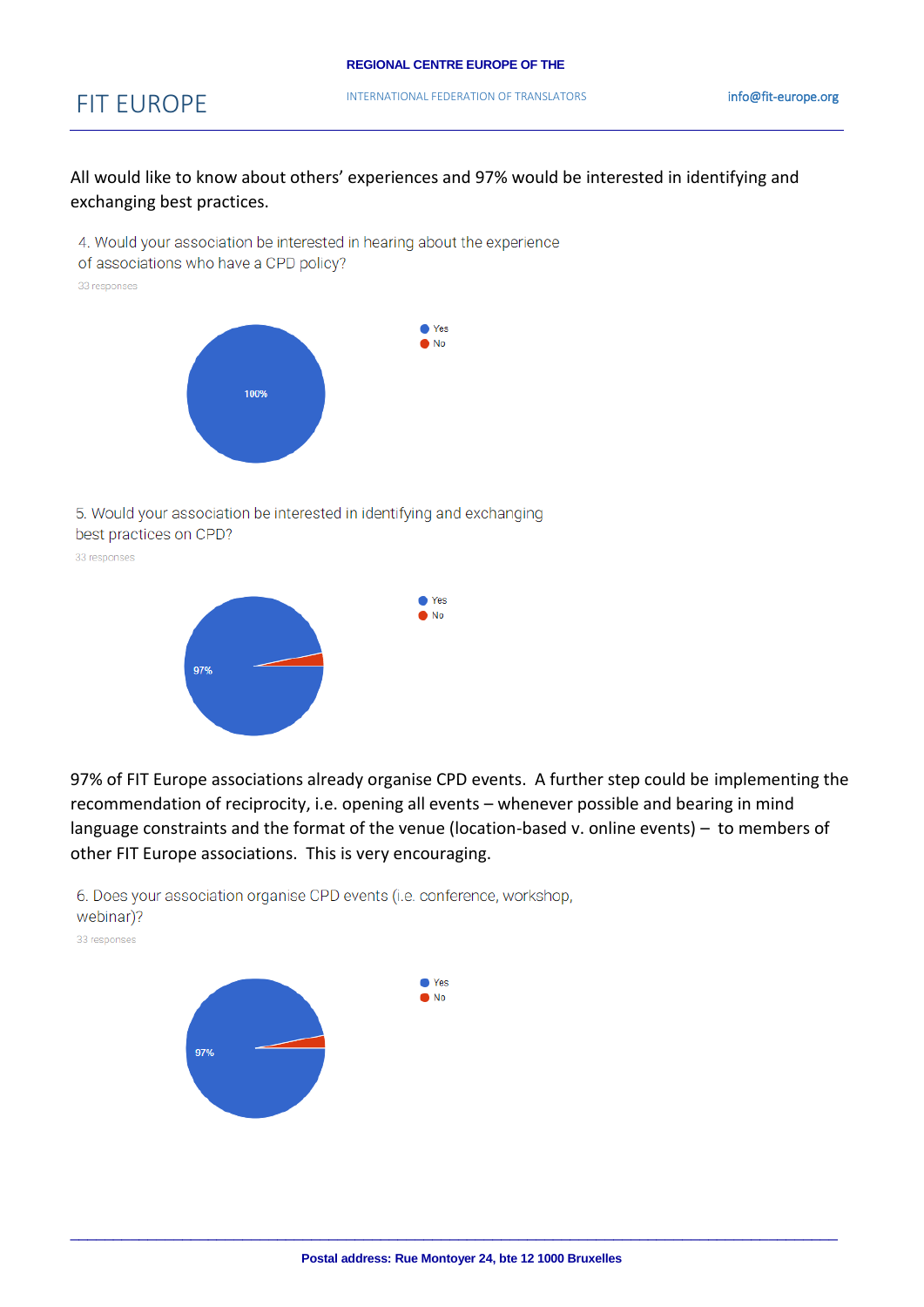As a matter of fact, almost 80% of FIT Europe associations already recognise attendance at other FIT associations' events as an acceptable form of CPD.

7. Does your association recognise attendance at CPD events run by other FIT associations in the translating/interpreting sector as a form of professional development?

33 responses



#### Almost 70% also recognise attendance at non-FIT-associations events as CPD.

8. Does your association recognise attendance at CPD events run by non-FIT third parties in the translating/interpreting sector as a form of professional development?

33 responses





9. Does your association recognise attendance at CPD events run by third parties NOT in the translating/interpreting sector as a form of professional development?

33 responses

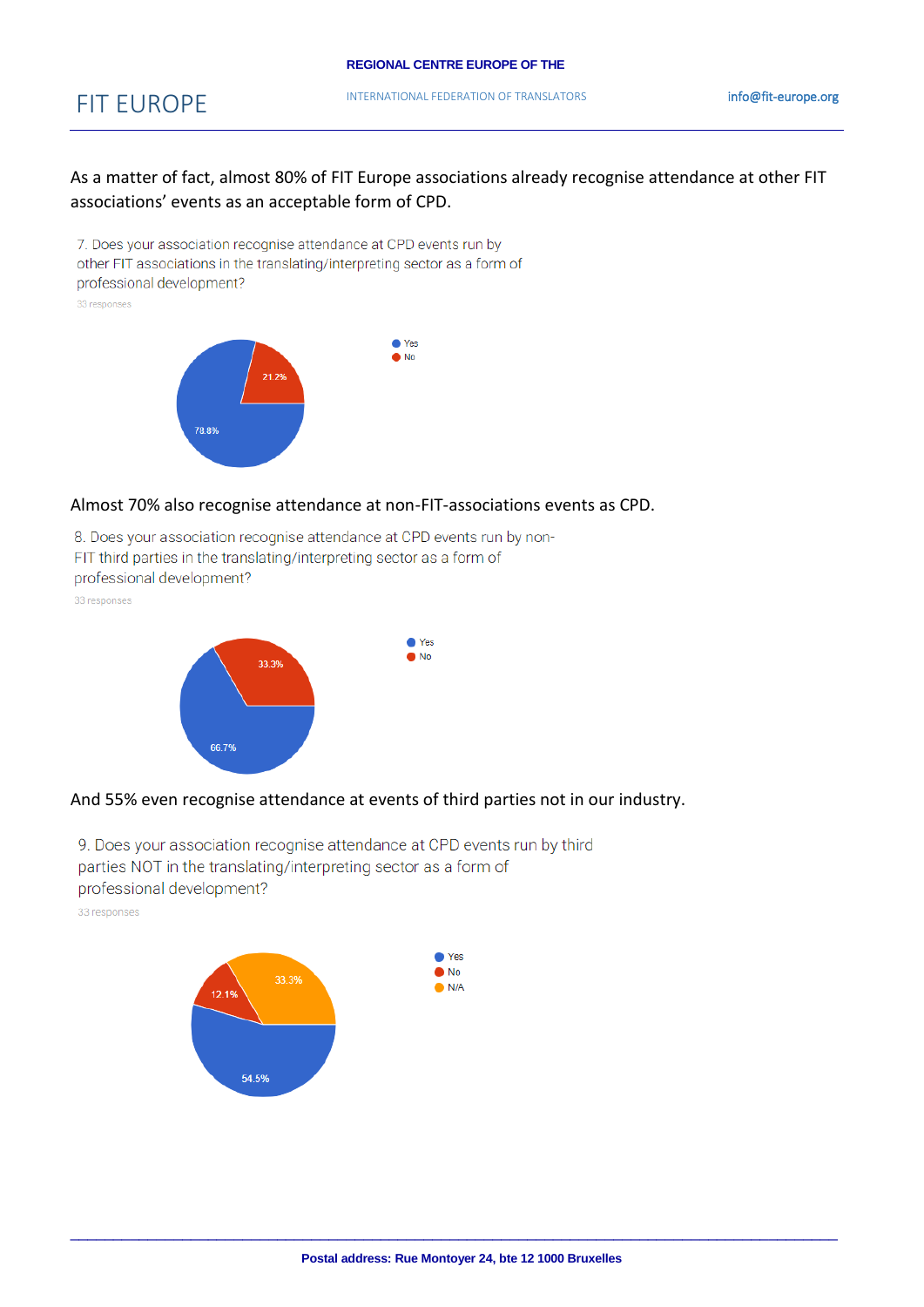Only 15% of FIT Europe associations use units of measurement for CPD purposes (such as credits, hours, days).

10. Does your association use units of measurement in its CPD policy? 33 responses



11. Which units does your association use in its CPD policy?

Credits (points, units)  $-2(6.1\%)$  $-4(12.1%)$ Hours  $-3(9.1\%)$ Days  $(3%)$ Other  $N/A$  $-25(75.8%)$  $10<sup>10</sup>$  $\theta$  $20$ 30

12% of FIT Europe associations use a quality-based grading system, allowing members to share information on the usefulness of the events they attended to enable other members to benefit.

12. Does your association use a quality-based grading system, for

example: useful/very useful/unfocused?

33 responses

33 responses

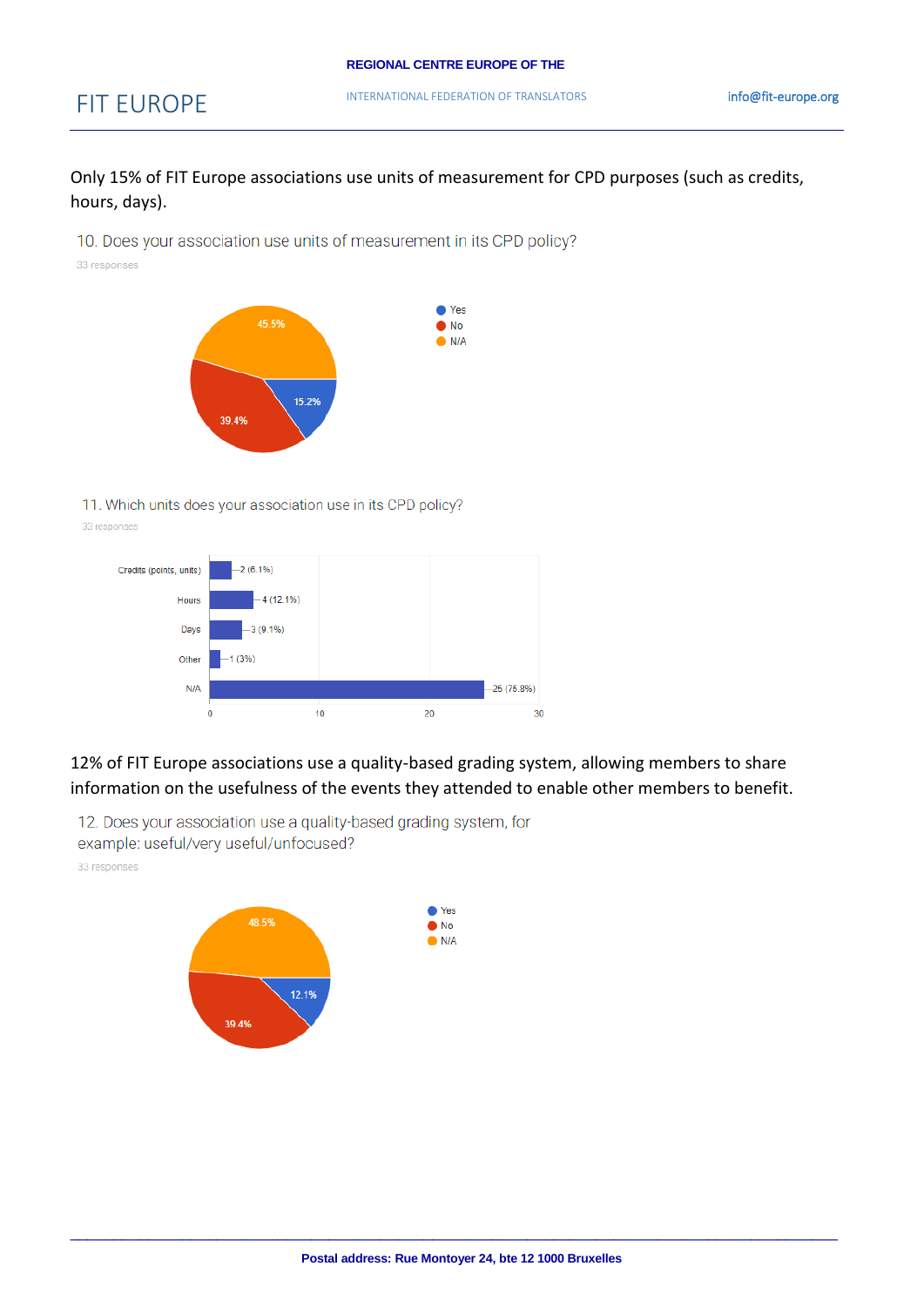More than 24% of FIT Europe associations expect members to undertake a certain amount of CPD within a certain timeframe.

13. Does your association expect members to undertake a certain amount of professional development within a certain timeframe? 33 responses



15. How much professional development has to be undertaken within such timeframe (specify if credits, hours or days)?

8 responses

| not specified                             |
|-------------------------------------------|
| 4 days                                    |
| 30 hours (recommended)                    |
| 24 hours per year                         |
| I don't know                              |
| 20 credits                                |
| N/A                                       |
| 2 events in 2 years for certified members |

However, the responses concerning the timeframe reveal a very varied picture across our member associations.

14. If so, what is the envisaged timeframe?

33 responses

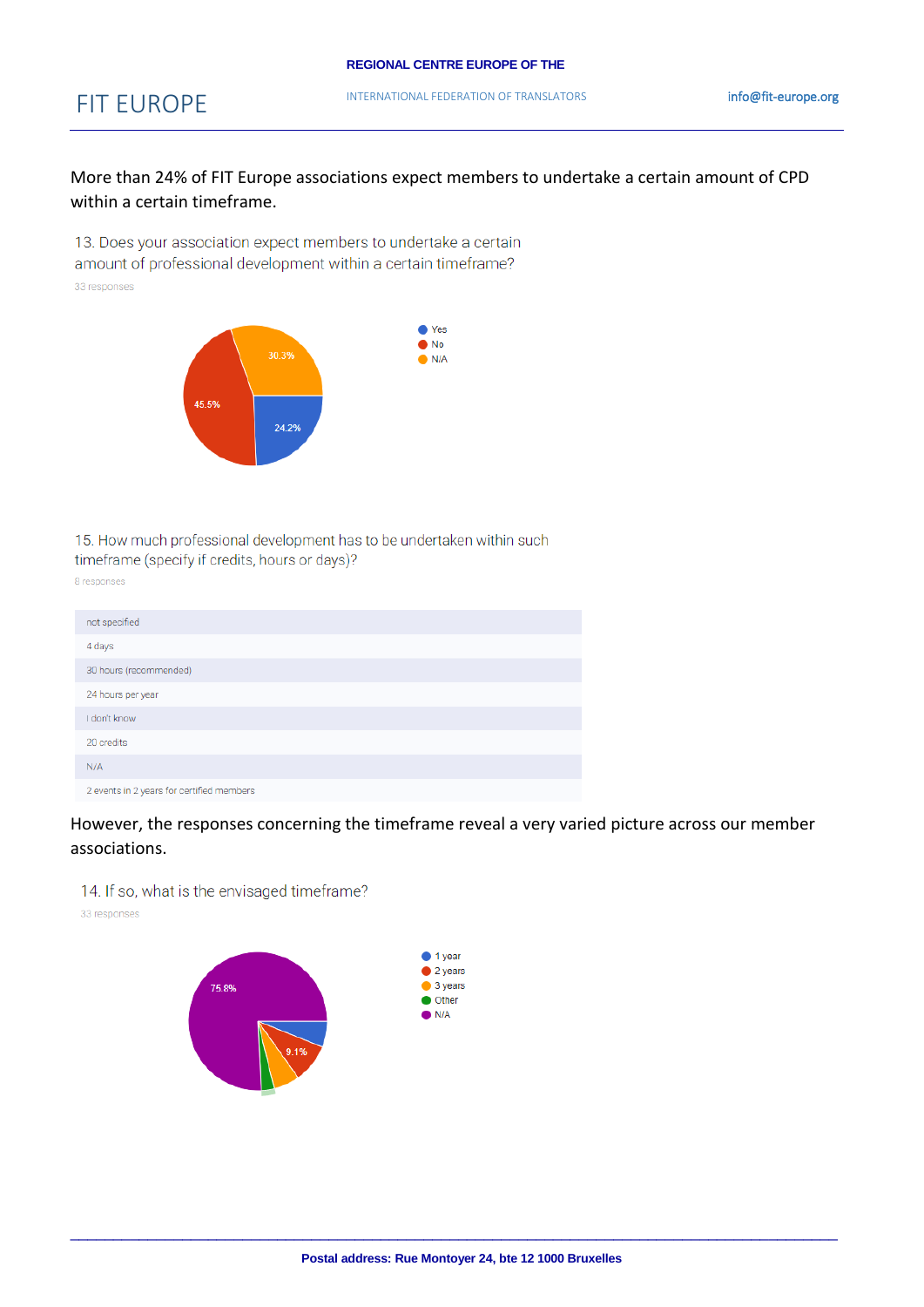And last but not least, more than 27% of FIT Europe associations offer their members a record-keeping system for CPD.

16. Does your association offer its members a system of record-keeping

for professional development?

33 responses